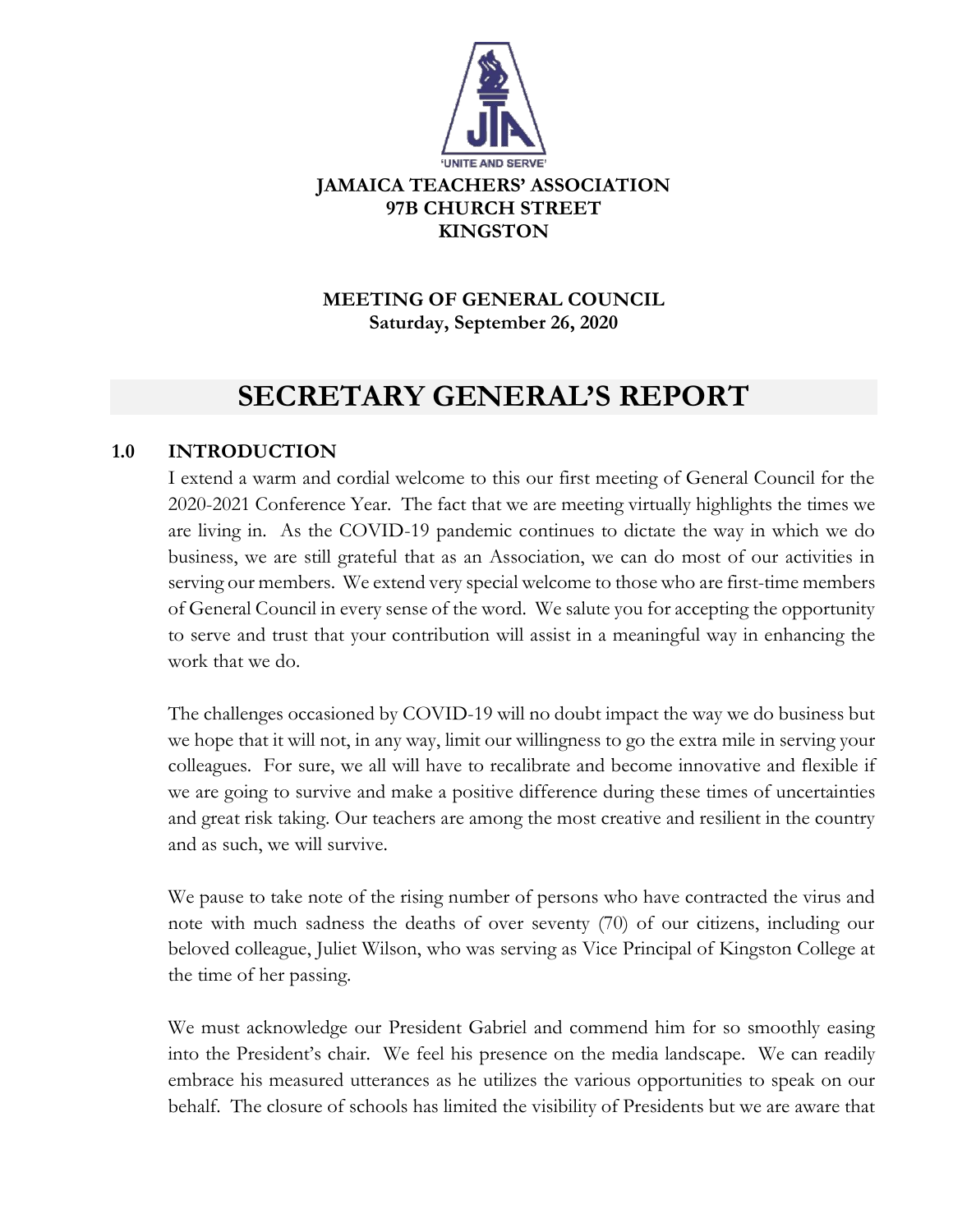Immediate Past President Speid has been giving his full support to the work of our President.

We commend Mr. Linvern Wright, President of the Jamaica Association of Principals of Secondary Schools (JAPSS) and Chairman of Salaries and Conditions of Service Committee for his informed posture and solid contribution in the media.

The Association is even more challenged in these times to provide the kind of leadership that will inspire confidence and point the way we must go educationally at such a time like this.

Colleagues, you too have your role to play and being part of the inner circle of the Association at this time is not a coincidence. Please make sure that your presence is felt as a valued member of the 2020-2021 General Council.

Again, welcome and we encourage you to participate fully in our deliberations.

## **2.0 THE 2020-2021 SCHOOL YEAR**

As we are all aware, the start of the new school year has been delayed to Monday, October 5, 2020. This of course, is due to the increasing presence of COVID-19 in our communities. The Ministry of Education, Youth and Information has indicated that schools will be operating using the online modality. While we welcome the planned start up, we are conscious that even this approach will exclude a significant number of our students who for a number of reasons will not be able to participate. The limitation or absence of connectivity, as well as devices are two of the more glaring issues that schools will have to grapple with. The Association is committed to playing its part in the effort to educate our children but we will always be guided by the Public Health Guidelines because the preservation of lives remains our priority. We encourage everyone to exercise our best judgement in all that we do.

## **3.0 CSEC/CAPE**

The Caribbean Examinations Council (CXC) released the 2020 examinations results on Tuesday, September 22, 2020. The challenges associated with COVID-19 which led to a postponement of the examination did not seem to negatively impact the overall performance. We must commend our Principals and teachers for the role they played in the preparation of our students. Despite some disquiet over the grading of the examination across the region, we commend our students who defied the odds and for the most part, did well.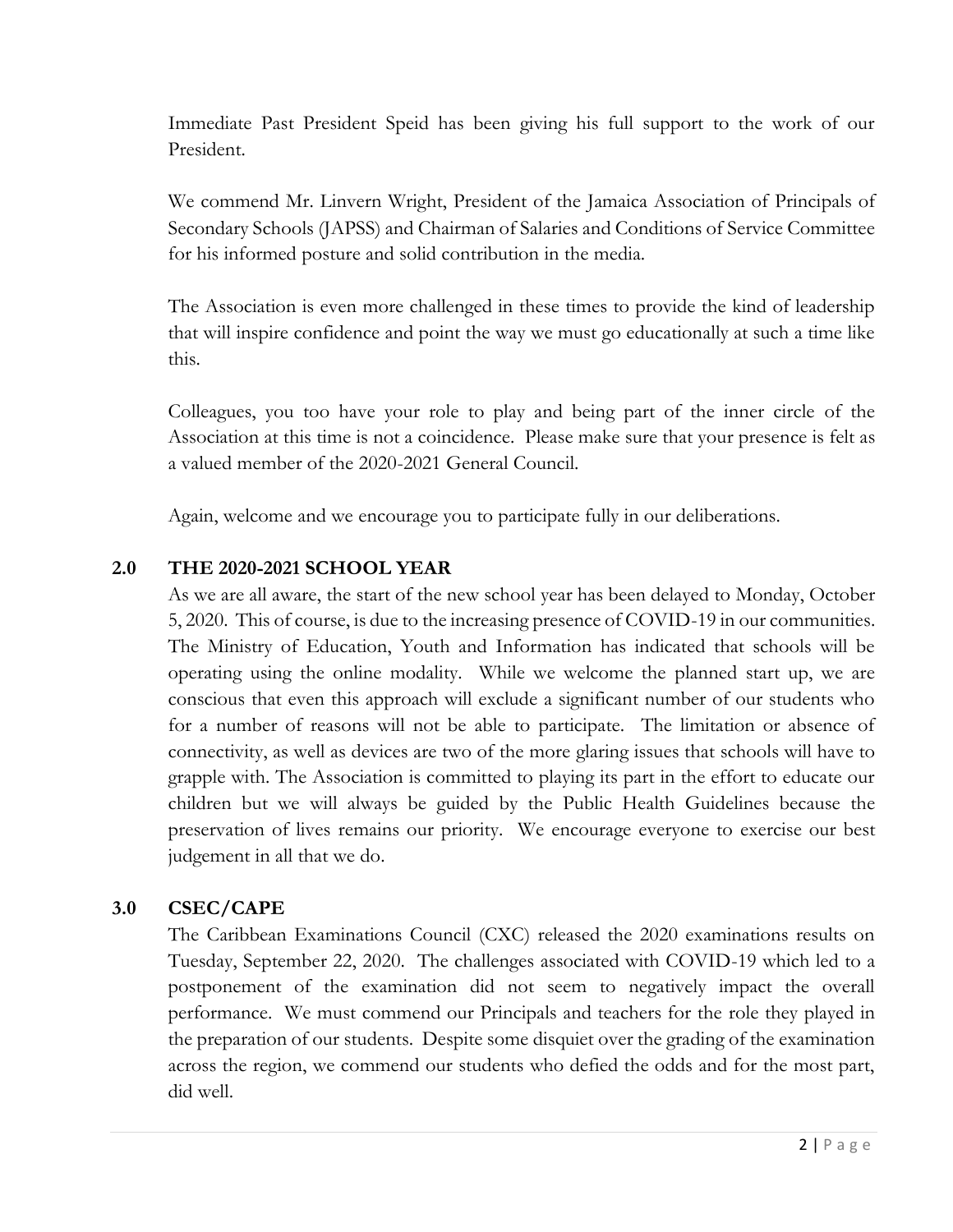# **4.0 MEETING WITH THE MINISTER OF EDUCATION YOUTH AND INFORMATION**

On Wednesday, September 16, 2020, President Gabriel, Immediate Past President, Speid and Secretary General Farquharson had an introductory meeting with the new Minister of Education, Youth and Information, Honourable Fayval Williams and Minister of State, Honourable Robert Morgan. Discussions were had on issues surrounding the planned reopening of schools on October 5, 2020.

#### **5.0 56TH ANNUAL CONFERENCE**

We are very pleased to report that despite the many challenges, we were able to stage a very successful Annual Conference. This was held at the Hilton Rose Hall Resort and Spa, Montego Bay, St. James, August 17-19, 2020. We are very grateful to the hotel for the effort they made to accommodate us amidst the COVID-19 strictures and we believe that they did a great job. We commend our delegates and observers for their co-operative spirit. Special acknowledgement for the hard and efficient work of the Administrative Staff.

## **6.0 CONSTITUTION OF GENERAL COUNCIL AND COMMITTEES**

The constitution of General Council and committees was completed at a special meeting of General Council on Saturday, September 12, 2020. The President is in the process of issuing mandates to committees. It is anticipated that they all will be meeting early in the new month.

## **7.0 THE SOUTH EAST REGIONAL OFFICE**

The South East Regional Office has been relocated to the ground floor at 97B Church Street. It has been operating in its own space since September 1, 2020.

## **8.0 CENTRAL EXECUTIVE TRAINING**

In an effort to continue to empower our leaders, a two-part training exercise was undertaken. Part One of the training was carried out on Friday, September 18, 2020 at the Spanish Court Hotel in Kingston, while Part Two was done virtually on Wednesday, September 23, 2020. The feedback has revealed that members considered the training beneficial. It is believed that the impact of the training will be positively felt during the Conference Year.

We acknowledge the role of Dr. Gooden Monteith and her team in organizing this activity.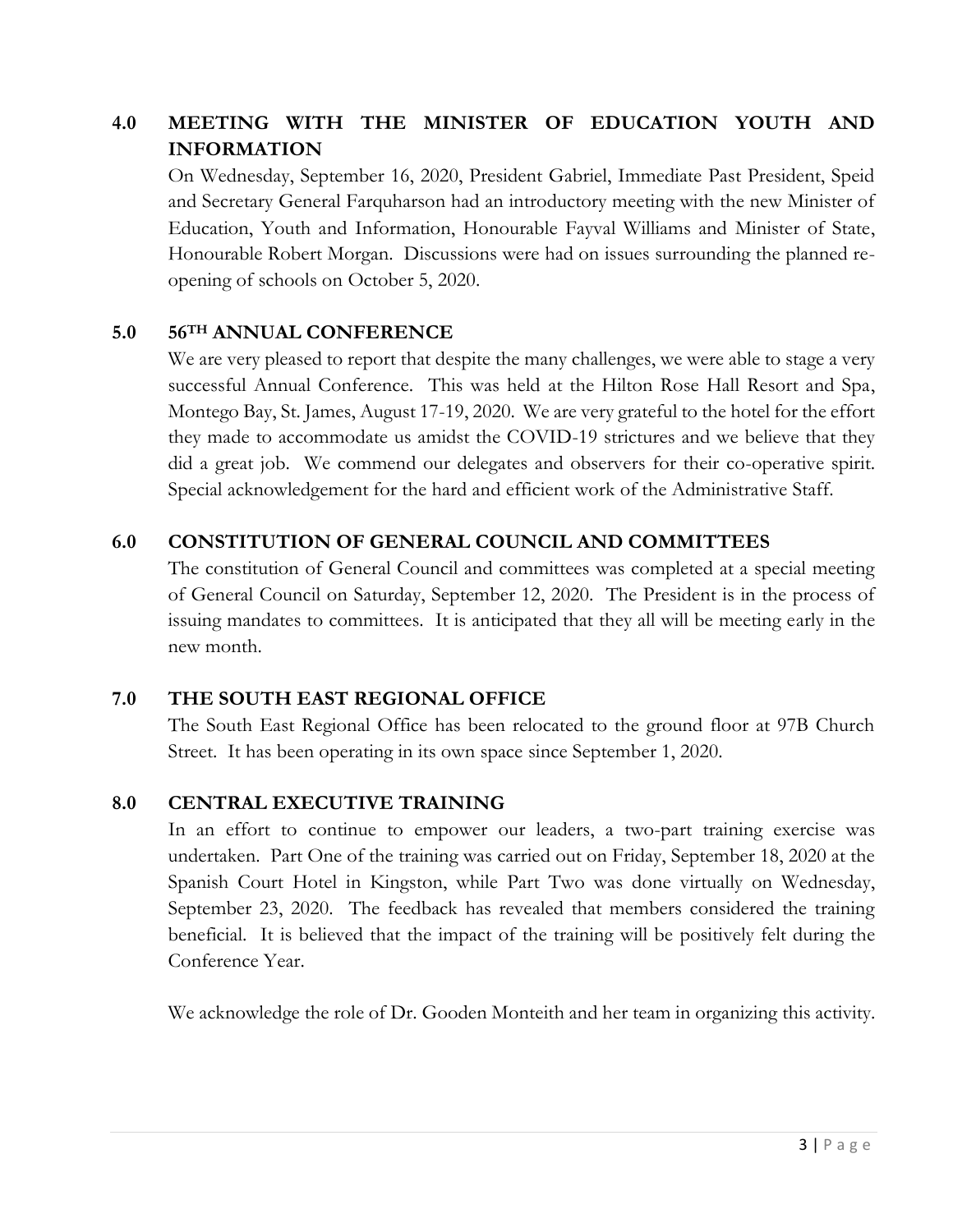#### **9.0 TERTIARY GRANT**

We are now accepting applications. This will continue until the end of the month. Thereafter, the processing of applications will be done with a view of delivering the benefit in the shortest possible time. We remind members that each child can only benefit once.

#### **10.0 MEMBERSHIP CARDS**

We are happy to report that the Association has began printing its own Membership Cards. To date, we have printed cards for the following parishes: St. Ann, Portland, St. Thomas, Hanover, Clarendon and Trelawny.

It is expected that by the end of October, all parishes will receive their cards. We commend Dr. Nicely and the Membership Clerk Miss Camille Henry for doing a good job so far.

## **11.0 TABLET FOR TEACHERS**

The distribution of Tablets for Teachers is almost complete. We are aware that some persons have not yet received their Tablet especially those who appealed.

Despite the long wait, most teachers seemed satisfied.

## **12.0 NEW TEACHERS SEMINARS**

Due to COVID-19, the New Teachers Seminars will be held virtually this year. We have one seminar nationally held over two days, September 30 and October 7, 2020. We hope that we will be able to engage most if not all of our new colleagues.

## **13.0 LEADERSHIP TRAINING**

Again, due to COVID-19, Leadership Training this year will be centrally co-ordinated via Zoom. The training session will take place on Tuesday, October 13, 2020.

## **14.0 EDUCATION SYMPOSIUM**

Our annual Education Symposium is scheduled to be held virtually on Thursday, November 12, 2020. The focus will be on Digitalization. More information will be provided shortly.

## **15.0 WORLD TEACHERS' DAY**

World Teachers' Day will be celebrated on Monday, October 5, 2020 under the theme *"Teachers: Leading in Crisis, Reimagining the Future"*. Education International (EI) is encouraging units to make a special effort to observe the day. The North American and Caribbean Region will be planning activities in which member units can participate.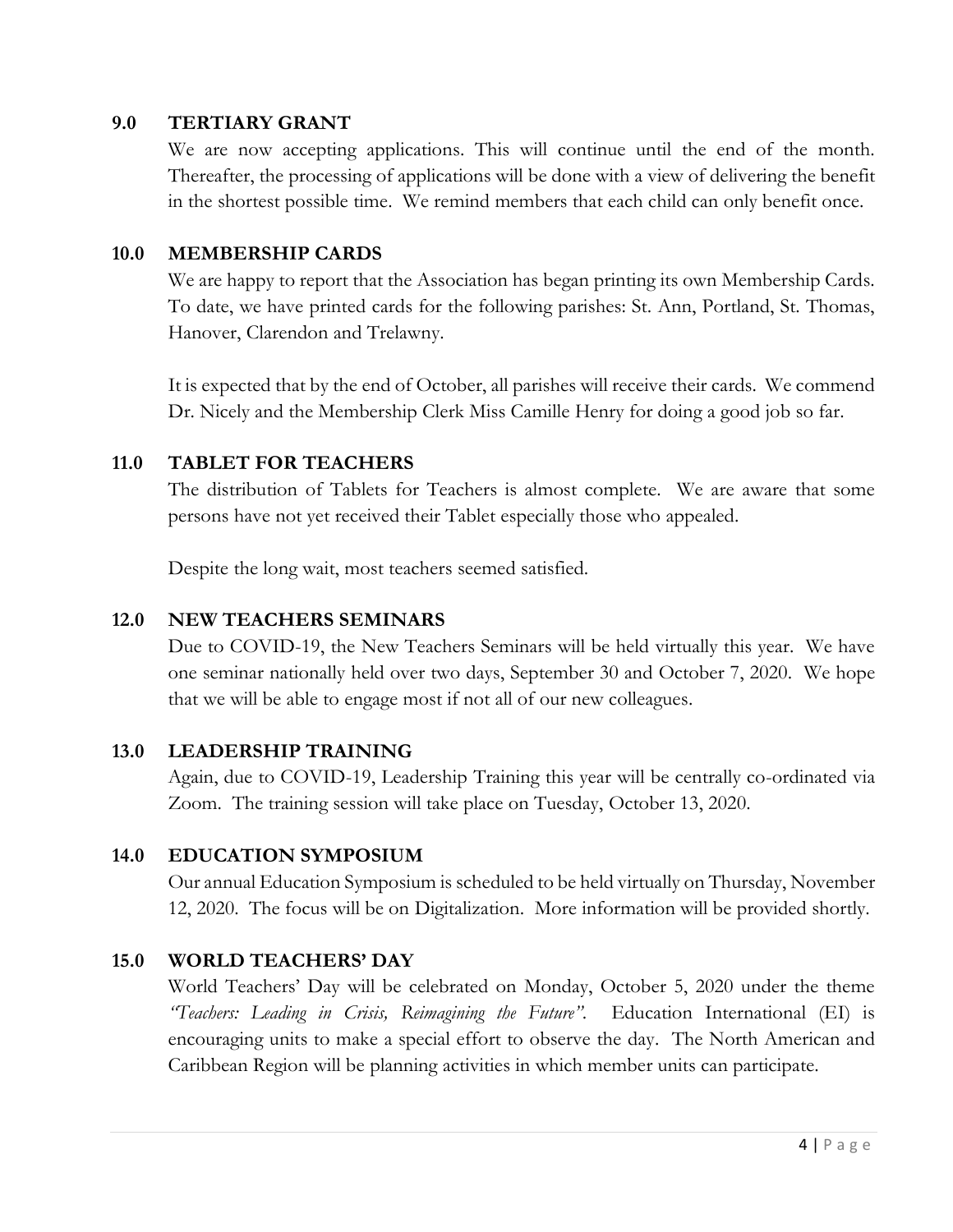#### **16.0 PRESIDENT ELECT ELECTION**

You may recall that in June we embarked on an aggressive Membership Data Collection exercise with a view to provide an external body with a verified voters list in order to carry out online voting as was mandated by General Council.

We have submitted to an independent party, a list of approximately 16,000 members for verification. We are at the point where we hope to get a response early next week. Once this is done, we would be in a position to submit the voters list to the Mona Information Technology Services, UWI, who will be contracted to do the election. They had earlier indicated that, once they receive from us a verified voters list, they can conduct the election within two weeks.

If all goes well, we are therefore on track to do our election by the end of October 2020.

## **17.0 SALARIES AND CONDITIONS OF SERVICE**

By December this year, the Association is expected to submit its claim for improved salaries and conditions of service to the Ministry of Finance and the Public Service.

As a prelude to this activity, the Association will be circulating its Salaries Questionnaire among the members. These responses will assist in formulating the claim.

## **18.0 COMPENSATION REVIEW**

One of the conditions of the 2017-2021 Heads of Agreement is a Compensation Review Exercise. The Association has been invited to a meeting with the Ministry of Finance and the Public Serviced to be updated on the progress thus far. This meeting will be held on October 5 2020.

## **19.0 STAFFING**

Two members of staff are no longer with the Association. Mrs. Janine Allen-Tooma resigned her position in the Accounts Department effective September 9, 2020 while Mrs. Claudette Palmer is currently on earned vacation leave to be followed by retirement. Mrs. Palmer served the Association as a Secretary for twenty-four (24) years. We thank both employees for their service and Mrs. Palmer in particular for many years of committed service. We wish her happy retirement.

#### **20.0 CONCLUSION**

The indicators are clear and ominous, the pandemic is not going away anytime soon, therefore what we are advised to do is to acquire coping skills that will enable us to live and function with COVID-19. As an Association, we are forced to adapt and adjust our